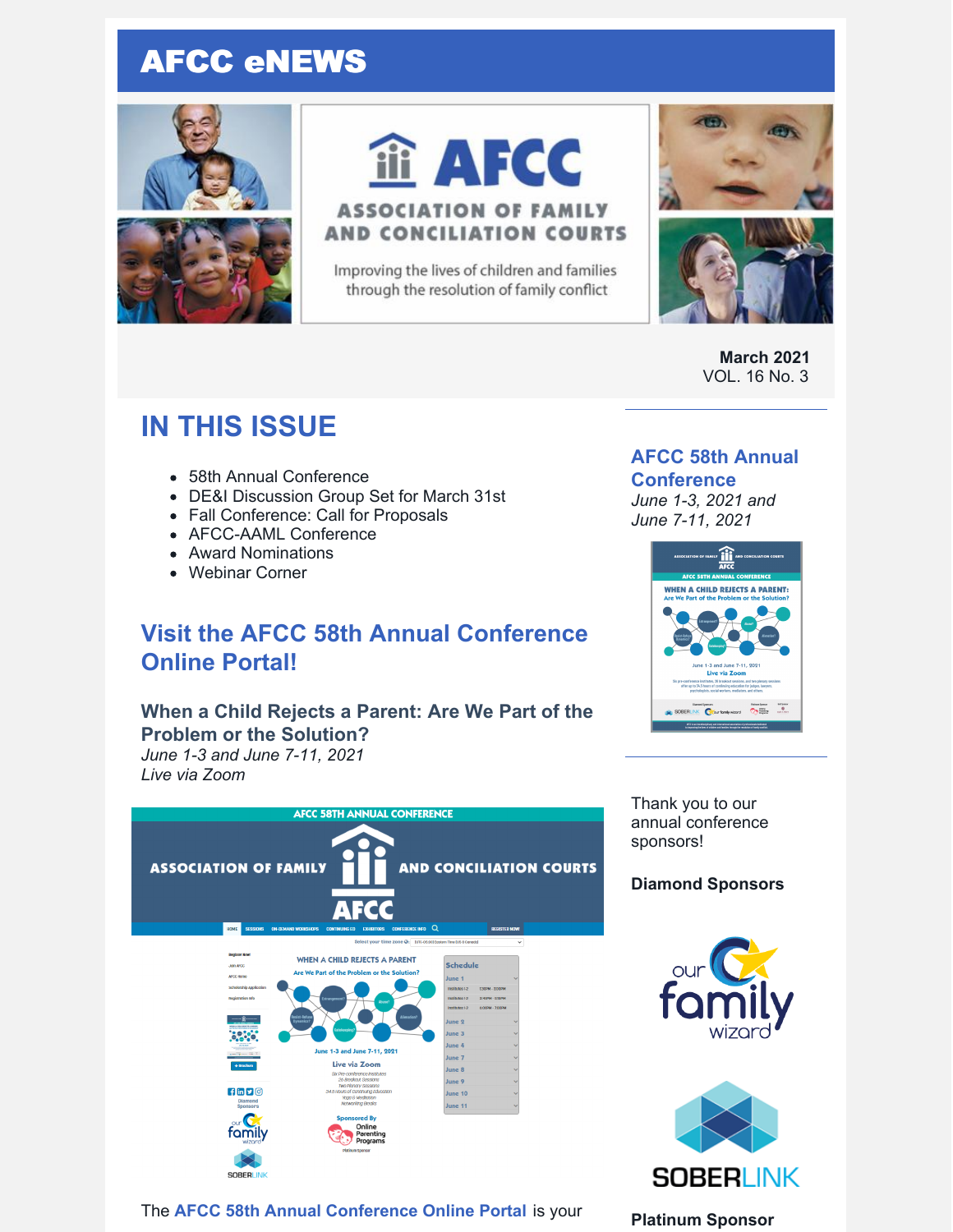home for all the information you need about the conference.

- Visit the **[Sessions](https://www.afccnet.org/58thannualconference/Sessions) tab** to view the full schedule, including workshop descriptions, date and time, presenter information, and more.
- **[Download](https://www.afccnet.org/Portals/7/AFCC 58th Annual Conference Brochure.pdf)** the conference brochure.
- **[Apply](https://www.surveymonkey.com/r/58thAnnualScholarship)** for a conference scholarship by March 31, 2021.
- View **[on-demand](https://www.afccnet.org/58thannualconference/On-Demand-Workshops) workshops**, available now, with more to come soon.
- Check **[continuing](https://www.afccnet.org/58thannualconference/Continuing-Ed) education** approvals and pending applications.
- Learn about **[conference](https://www.afccnet.org/58thannualconference/Sponsors) sponsors and exhibitors**.
- Read other **conference [information](https://www.afccnet.org/58thannualconference/More-Info)**, including equipment requirements, social activities, and how to make the most of your conference experience.
- **[Register](https://members.afccnet.org/events/event-registration/?id=c8475628-5321-4332-93c3-20358b9d98fb)** for the conference and pre-conference institutes!



#### **Bonus On-Demand Workshops!**

Over 20 workshops will be recorded and made available to registrants of the 58th Annual Conference! Five recordings are ready to **[view](https://www.afccnet.org/58thannualconference/On-Demand-Workshops) now**; more will be added in the coming weeks.

- **EMDR with Children Who Resist Contact with a Parent** [presented](https://www.afccnet.org/58thannualconference/On-Demand-Workshops/ctl/ViewWebinar/WebinarID/21/mid/1279) by *Stacey White Kinney, MS*
- **The Future of Family [Justice](https://www.afccnet.org/58thannualconference/On-Demand-Workshops/ctl/ViewWebinar/WebinarID/14/mid/1278) Reform** *presented by Alicia Davis, JD and Michael Houlberg*
- **Gathering, Interpreting, and Archiving Email, Text, Social Media, and Internet Data in a [Forensically](https://www.afccnet.org/58thannualconference/On-Demand-Workshops/ctl/ViewWebinar/WebinarID/23/mid/1279) Defensible Manner** *presented by Sean Knuth, PhD and Chris Mulcahy, PhD*
- **Religious and Cultural [Considerations](https://www.afccnet.org/58thannualconference/On-Demand-Workshops/ctl/ViewWebinar/WebinarID/40/mid/1278) in Divorce and Custody Disputes** *presented by Jacqueline Harounian, JD*
- **See Evil, Hear Evil, Speak Evil: What Goes Around Comes Around** *[presented](https://www.afccnet.org/58thannualconference/On-Demand-Workshops/ctl/ViewWebinar/WebinarID/30/mid/1278) by Sue Bronson, MSW, LCSW and Linda Fieldstone, MEd*

**Don't miss this opportunity to learn even more**, courtesy of the AFCC 58th Annual Conference. Watch these outstanding workshops now to whet your appetite for all the informative [presentations](https://www.afccnet.org/58thannualconference/On-Demand-Workshops) to come! Remember, **registrants can view these recordings for no additional charge**! (*No certificate of attendance will be issued for viewing on-demand workshops*.)

#### **Conference Scholarships Are Available!**

Thanks to the **[generosity](https://www.afccnet.org/Portals/0/Scholarship_Fund_Contributors_2020-21_1.pdf) of donors** to the AFCC Scholarship Fund, AFCC will offer numerous scholarships to the 58th Annual Conference. Each scholarship includes conference



#### **AFCC Fall [Conference](https://www.afccnet.org/Conferences-Training/AFCC-Conferences/ctl/ViewConference/ConferenceID/362/mid/615)**

*November 11-13, 2021* Cincinnati, Ohio

Submit your proposal by May 10, 2021.



#### **AFCC Chapter Conferences & Webinar Series**

**Florida Chapter Winter 2021 [Webinar](https://files.constantcontact.com/6beb60a3701/66935005-d480-42e6-a1bc-aa203624d24a.pdf) Series** Runs through March 25, 2021

#### **Alberta Chapter Annual [Conference](https://www.afccalberta.org/)** March 19, 2021 Being held virtually

**Ohio Chapter Annual [Conference](http://ohioafcc.org/)** April 7, 2021 Being held virtually

#### **Missouri Chapter**

**Annual [Conference](http://www.moafcc.org/events.html)** April 9, 2021 and April 16, 2021 Being held virtually

#### **Colorado Chapter**

**Spring [Conference](http://www.coafcc.org/eventsCOAFCC21.php)** April 23, 2021 Being held virtually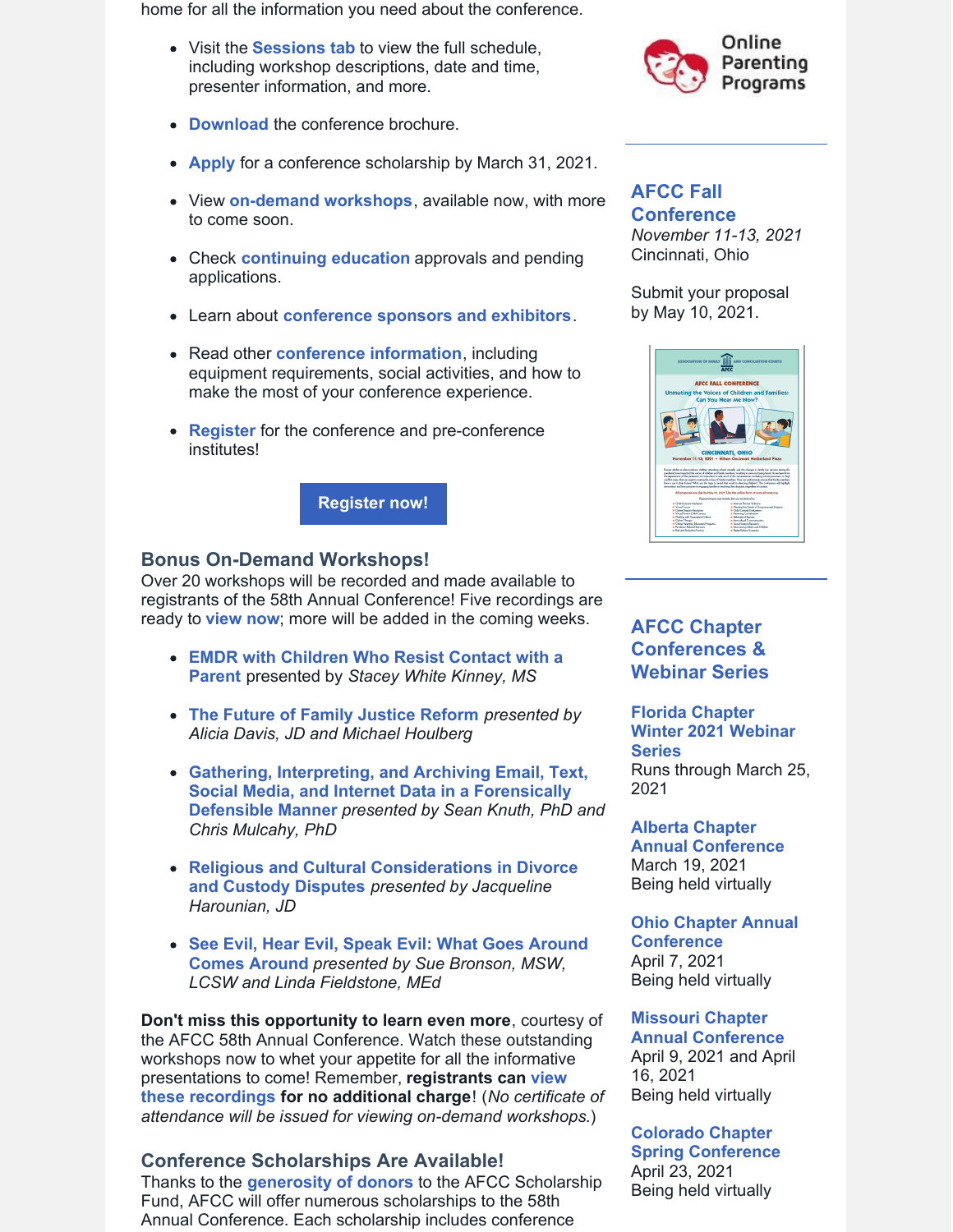registration, up to three pre-conference institutes, and a certificate of attendance! Don't delay -- applications are due **March 31, 2021**. **[Apply](https://www.surveymonkey.com/r/58thAnnualScholarship) now**!

#### **Exhibitor and Sponsorship Opportunities Available!**

AFCC offers organizations the opportunity to reach attendees of the 58th Annual Conference. Sign up now to exhibit or sponsor the conference to promote your products and service! **[Learn](https://files.constantcontact.com/6beb60a3701/76325dbc-c215-4a94-b05c-190218065644.pdf) more** and contact AFCC Communications Coordinator **Gina [Wentling](mailto:gwentling@afccnet.org)** with any questions.

# **First AFCC DE&I Discussion Group Set for March 31st**

AFCC's Diversity, Equity, & Inclusion (DE&I) Task Force has begun its series of free webinars and discussion groups to examine the intersection of culture and family law.

The first webinar, *Does Diversity Matter in Family Law?,* was a huge success, drawing 277 registrants. The first discussion group will follow on March 31, 2021 and focus on the topics explored during the first webinar. Questions posed during the webinar will be revisited and moderators will help the conversation flow.

AFCC members, if you were unable to attend the first DE&I webinar live, you are welcome to view the recording **[here](https://www.afccnet.org/Member-Center/Webinar-Archives/ctl/ViewConference/ConferenceID/418/mid/776)**. Viewing of the webinar is *not* required for discussion group participation.

#### *[Discussion](https://us02web.zoom.us/meeting/register/tZYtd-CsqTosGtVFQVxyqL-nmyJ5wjqeBfdo) Group*

*March 31, 2021, 4:00pm-5:00pm Eastern Time US/Canada* **[Register](https://us02web.zoom.us/meeting/register/tZYtd-CsqTosGtVFQVxyqL-nmyJ5wjqeBfdo) now!**

**To attend future discussions and webinars, save the dates below**! Webinars are free to all and include a certificate of attendance. You *must* register to attend.

#### **Risk [Management](https://www.afccnet.org/Conferences-Training/Webinars/ctl/ViewConference/ConferenceID/425/mid/772) and Culture - Why You***[Really](https://www.afccnet.org/Conferences-Training/Webinars/ctl/ViewConference/ConferenceID/425/mid/772)* **[Should](https://www.afccnet.org/Conferences-Training/Webinars/ctl/ViewConference/ConferenceID/425/mid/772) Care about DE&I**

*April Harris-Britt, PhD and Nolanda Kirby, MS* May 5, 2021 | 4:00pm-5:00pm Eastern Time US/Canada **[Registration](https://www.afccnet.org/Conferences-Training/Webinars/ctl/ViewConference/ConferenceID/425/mid/772) is open!**

*Discussion Group - May 19, 2021,4:00pm-5:00pm Eastern Time US/Canada*

**Culture Specific Family Conflict: Case Applications** *Gitu Bhatia, PsyD; Linda Bortell, PsyD; and Frank Davis, PhD* July 7, 2021 | 4:00pm-5:00pm Eastern Time US/Canada

*Discussion Group - July 21, 2021, 4:00pm-5:00pm Eastern Time US/Canada*

**[Massachusetts](http://www.maafcc.org/events---conferences.html) Chapter Annual Conference** April 30, 2021 Being held virtually

#### **Australia Chapter**

**Annual [Conference](http://afccnet.org.au/conferences/)** July 2-4, 2021 South Brisbane, QLD

## **[Wisconsin](http://www.afccwi.org/Index.html) Chapter**

**Annual Conference** September 30, 2021 Delafield, Wisconsin

#### **Ontario Chapter**

**Annual [Conference](https://afccontario.ca/)** October 15, 2021 Toronto, Ontario

#### **Arizona Chapter**

**Annual [Conference](https://www.azafcc.org/)** January 28-30, 2022 Sedona, Arizona

#### **Resource of the Month**

#### **[Discussion](https://us02web.zoom.us/meeting/register/tZYtd-CsqTosGtVFQVxyqL-nmyJ5wjqeBfdo) Group**

March 31, 2021 4:00pm-5:00pm Eastern Time US/Canada

The AFCC DE&I Task Force will meet to discuss issues related to diversity, equity, and inclusion in family law. Join us!



# **Now Accepting Proposals for the AFCC Fall Conference!**

AFCC is accepting proposals for 90-minute workshops to be presented at the Fall Conference, November 11-13, 2021 in Cincinnati. Please read the **Call for [Proposals](https://www.afccnet.org/Portals/0/AFCC Cincinnati 2021 - CFP.pdf)**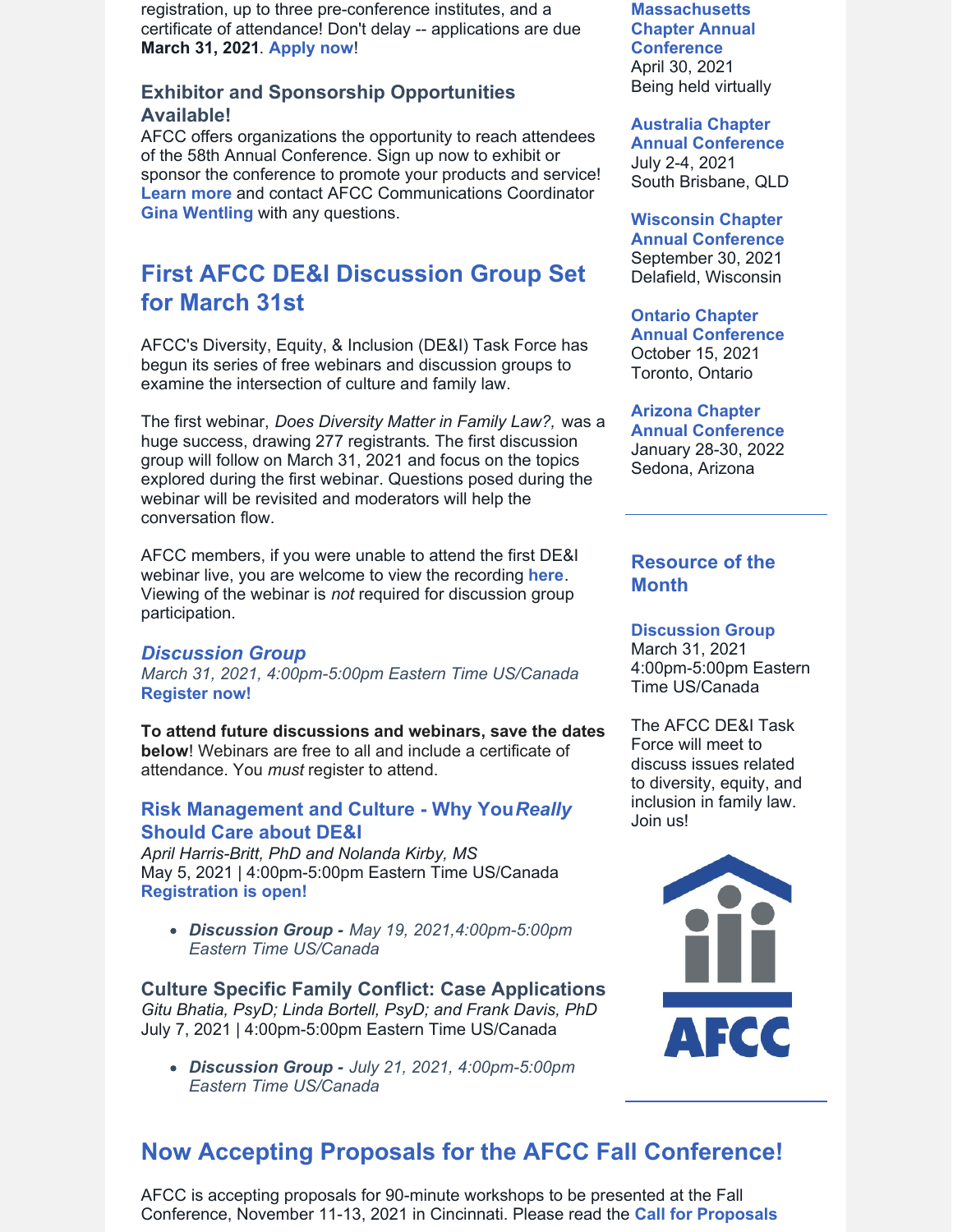thoroughly and submit your proposal using the **[online](https://www.surveymonkey.com/r/AFCC2021FallProposals) form**. The deadline to submit is **May 10, 2021**.

Whether or not you hope to present, please plan to attend!

**AFCC Fall Conference** *Unmuting the Voices of Children and Families: Can You Hear Me Now?* November 11-13, 2021 Cincinnati Netherland Plaza Cincinnati, OH

# **Save the Date for the AFCC-AAML Conference!**

AFCC is collaborating with its colleagues at the American Academy of Matrimonial Lawyers (AAML) to bring you an exceptional, advanced-level training opportunity sponsored by two premier family law organizations.

This year's program returns to Washington, DC and features a Trial Track and Parenting Coordination Track. Watch for the program this spring!

Leaders of AFCC and AAML are paying close attention to the evolving coronavirus situation and its implications for in-person events. We are presently anticipating that the conference can be held in Washington, DC as planned.

Save the date and stay tuned for more details!

**September 23-25, 2021 Capital Hilton Washington, DC**

# **Nominate a Colleague for an AFCC Award!**

During the 58th Annual Conference in June, AFCC will continue its tradition of recognizing its members' accomplishments by presenting awards the following awards.

**AFCC [Awards](https://www.afccnet.org/About/Awards)**

- **John E. VanDuzer [Distinguished](https://www.afccnet.org/About/Awards/ctl/ViewAward/AwardID/1/mid/543) Service Award** recognizes outstanding contributions and/or achievements by AFCC members.
- **Stanley Cohen [Distinguished](https://www.afccnet.org/About/Awards/ctl/ViewAward/AwardID/2/mid/543) Research Award**, sponsored by the Oregon Family Institute, recognizes outstanding research and/or research achievements in the field of family and divorce.
- **Irwin Cantor [Innovative](https://www.afccnet.org/About/Awards/ctl/ViewAward/AwardID/3/mid/543) Program Award** recognizes innovation in court-connected or court-related programs created by AFCC members.

Consider nominating a deserving colleague or program for an AFCC award. Don't delay -- the submission deadline is **March 26, 2021**.



# **AFCC Webinar Corner**

**There's still time to register for March's webinar!**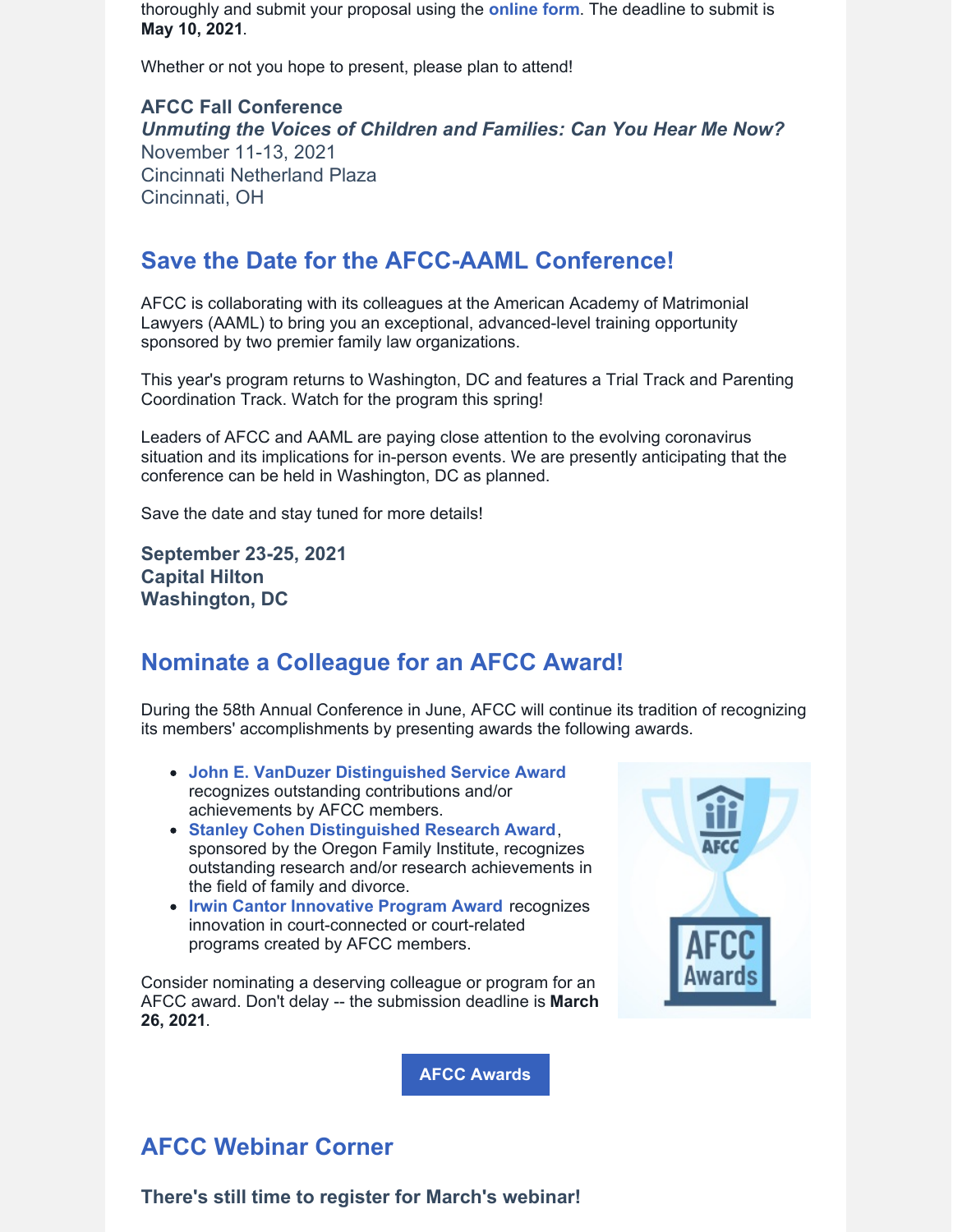**A Primer in Child [Development](https://www.afccnet.org/Conferences-Training/Webinars/ctl/ViewConference/ConferenceID/364/mid/772) for the Family Law Professional** Robert A. Simon, PhD March 25, 2021 | 1:00pm-2:00pm Eastern Time US/Canada **[Register](https://www.afccnet.org/Conferences-Training/Webinars/ctl/ViewConference/ConferenceID/364/mid/772) now!**

#### **Coming next month...**

#### **Using Survey Data to Profile Extreme Views of Resist and Refusal [Dynamics](https://www.afccnet.org/Conferences-Training/Webinars/ctl/ViewConference/ConferenceID/388/mid/772)**

Michael Saini, PhD April 15, 2021 | 1:00pm-2:00pm Eastern Time US/Canada Registration closes on April 14, 2021 at 9:00am Eastern Time US/Canada.

The presence of Resist and Refusal Dynamics (RRD) remains hotly debated. AFCC, NCJFCJ, and the University of Toronto teamed up to explore this important issue by administering a survey to family law professionals. Based on 1,049 respondents, this webinar will highlight the views and attitudes in the field and showcase concordance in the field, while highlighting the typologies of extreme positions that can intensify and polarize binary and simplified thinking.

**Michael A. Saini, PhD**, Associate Professor and holds the endowed Factor-Inwentash Chair in Law and Social Work and he is the Co-Director of the Combined J.D. and M.S.W. program with the Faculty of Law at the University of Toronto. Dr. Saini is a Board Member of the Association of Family and Conciliation Courts, the Chair of AFCC's Webinar Committee and an editorial board member for the *Family Court Review*.



**Registration** Members: \$15 Non-Members: \$50 **Certificate of Attendance** Members: \$15 Non-Members: \$20

Continuing education credit may be available for lawyers, judges, psychologists, social workers, counselors, and other professionals. **[Learn](https://www.afccnet.org/Conferences-Training/Webinars/ctl/ViewConference/ConferenceID/388/mid/772) more**.

**[Register](https://www.afccnet.org/Conferences-Training/Webinars/ctl/ViewConference/ConferenceID/388/mid/772) today!**

#### **Register Now for AFCC's May webinars!**

**[Deconstructing](https://www.afccnet.org/Conferences-Training/Webinars/ctl/ViewConference/ConferenceID/390/mid/772) a Child Custody Evaluation in Court** Lawrence Jay Braunstein, JD May 12, 2021 | 1:00-2:00pm Eastern Time US/Canada **[Register](https://www.afccnet.org/Conferences-Training/Webinars/ctl/ViewConference/ConferenceID/390/mid/772) now!**

Continuing education credit may be available for lawyers, judges, psychologists, social workers, counselors, and other professionals. **[Learn](https://www.afccnet.org/Conferences-Training/Webinars/ctl/ViewConference/ConferenceID/390/mid/772) more**.

**Risk [Management](https://www.afccnet.org/Conferences-Training/Webinars/ctl/ViewConference/ConferenceID/425/mid/772) and Culture - Why You** *[Really](https://www.afccnet.org/Conferences-Training/Webinars/ctl/ViewConference/ConferenceID/425/mid/772)* **[Should](https://www.afccnet.org/Conferences-Training/Webinars/ctl/ViewConference/ConferenceID/425/mid/772) Care about DE&I** *April Harris-Britt, PhD and Nolanda Kirby, MS* May 5, 2021 | 4:00pm-5:00pm Eastern Time US/Canada **[Register](https://www.afccnet.org/Conferences-Training/Webinars/ctl/ViewConference/ConferenceID/425/mid/772) now!**

# **Join in the 20th Anniversary Virtual Celebration of the**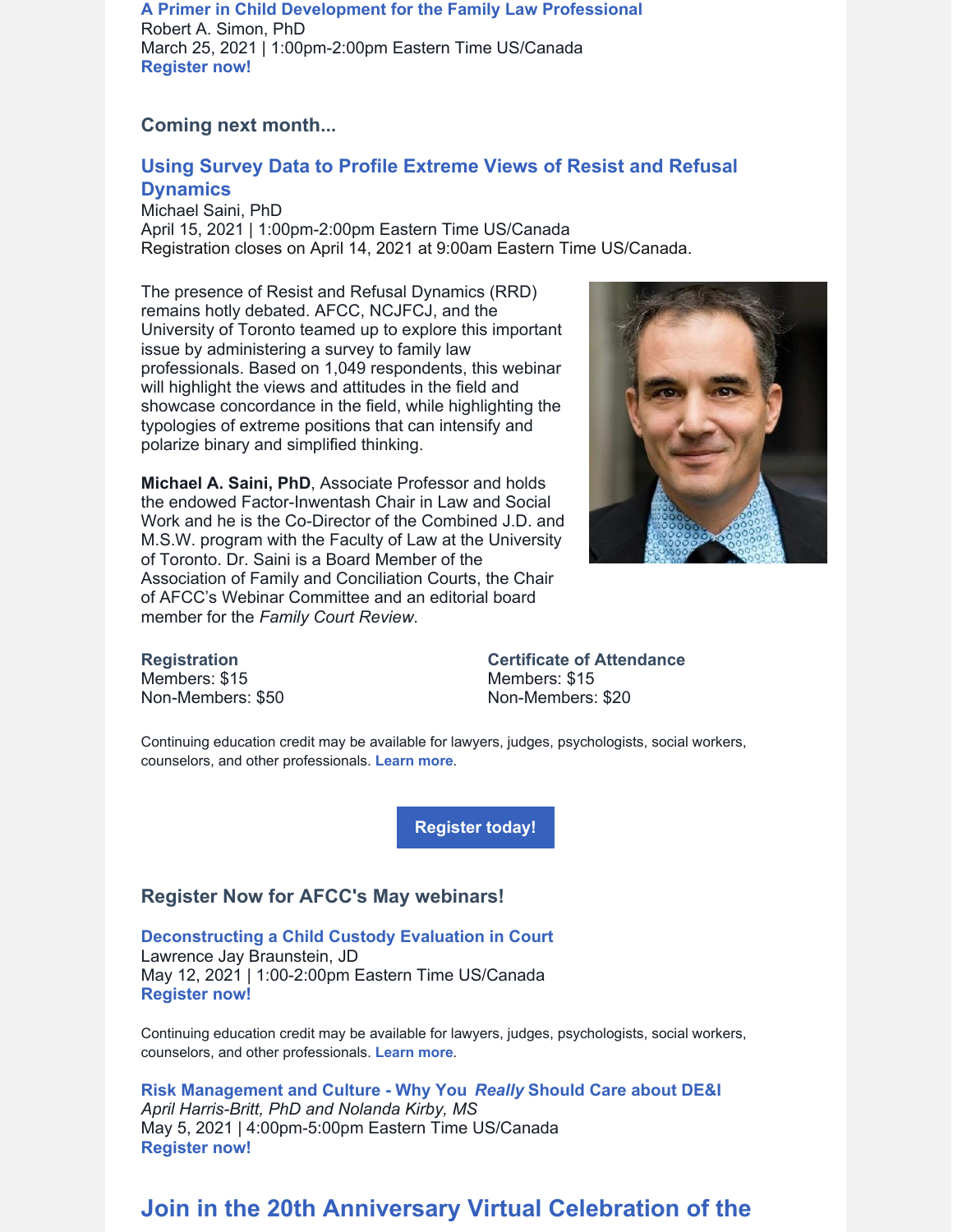# **Center for Families, Children and the Courts!**

The **Sayra and Neil [Meyerhoff](https://law.ubalt.edu/centers/cfcc/index.cfm) Center for Families, Children and the Courts** (CFCC), part of the University of Baltimore School of Law, invites all AFCC members to attend its 20th Anniversary Virtual Celebration. The event will feature an interview with Barbara Babb, founder and director of the CFCC and editor of *Family Court Review*, and includes commentary from several colleagues, including AFCC Executive Director Peter Salem. The celebration will take place online on Thursday, April 8, 2021, 5:30pm-7:00pm Eastern Time US/Canada. **[Register](https://www.eventbrite.com/e/135910460847) now**!

# **Chapter News**

**Sidney Buckman**, AFCC member from Flagstaff, Arizona, is the new president of the Arizona chapter of AFCC. Sid received a Master's degree in psychology from Northern Arizona University and opened a counseling practice in Flagstaff. In 1991, Sid contracted with the Coconino County Superior Court to be a counselor and custody evaluator for the Conciliation Court. In 2007, he was hired to be the Conciliation Court Coordinator. As Coordinator, he manages two mediation programs and performs mediations and custody evaluations. Sid has been a proud member of AFCC since the mid-1990s. He met his wife Carol, who had an eight-year-old daughter at the time, in 1990. Carol and Sid have been happily married since 1992. They have two wonderful grandchildren ages six and nine, who also live in Flagstaff. Congratulations, Sid!



# **Member News**

**Bill Eddy**, AFCC member from San Diego, California, is the 2021 recipient of the SCMA Star Award for excellence and innovation in family mediation from the Southern California Mediation Association (SCMA). Bill has devoted most of his career to dispute resolution and the study of High Conflict Personalities in legal disputes and interpersonal relationships. Through his work as co-founder and Chief Innovation Officer of the High Conflict Institute, he has trained lawyers, mediators, judges, mental health professionals and others on managing high-conflict personalities in over 30 states and ten countries. He has written twenty books and manuals, including the new co-authored book *BIFF for CoParent Communication: Your Guide to Difficult CoParent Texts, Emails and Social Media Posts*. Congratulations, Bill!



**Do you have a notable achievement to share?** Email **Gina [Wentling](mailto:gwentling@afccnet.org)** with your story and a professional head shot (JPEG or PNG preferred), if you have one, to be featured in next month's Member News!

#### **AFCC eNEWS**

The *AFCC eNEWS* is the monthly e-newsletter of the Association of Family and Conciliation Courts. The *eNEWS* provides up-to-date information for professionals including practice tips, international news, and the latest initiatives in family law and conflict resolution. The *AFCC eNEWS* is provided at no charge to you; anyone can subscribe. **[Subscribe](http://www.afccnet.org/Resource-Center/AFCC-eNEWS) here**.

*AFCC members are free to share eNEWS content.*